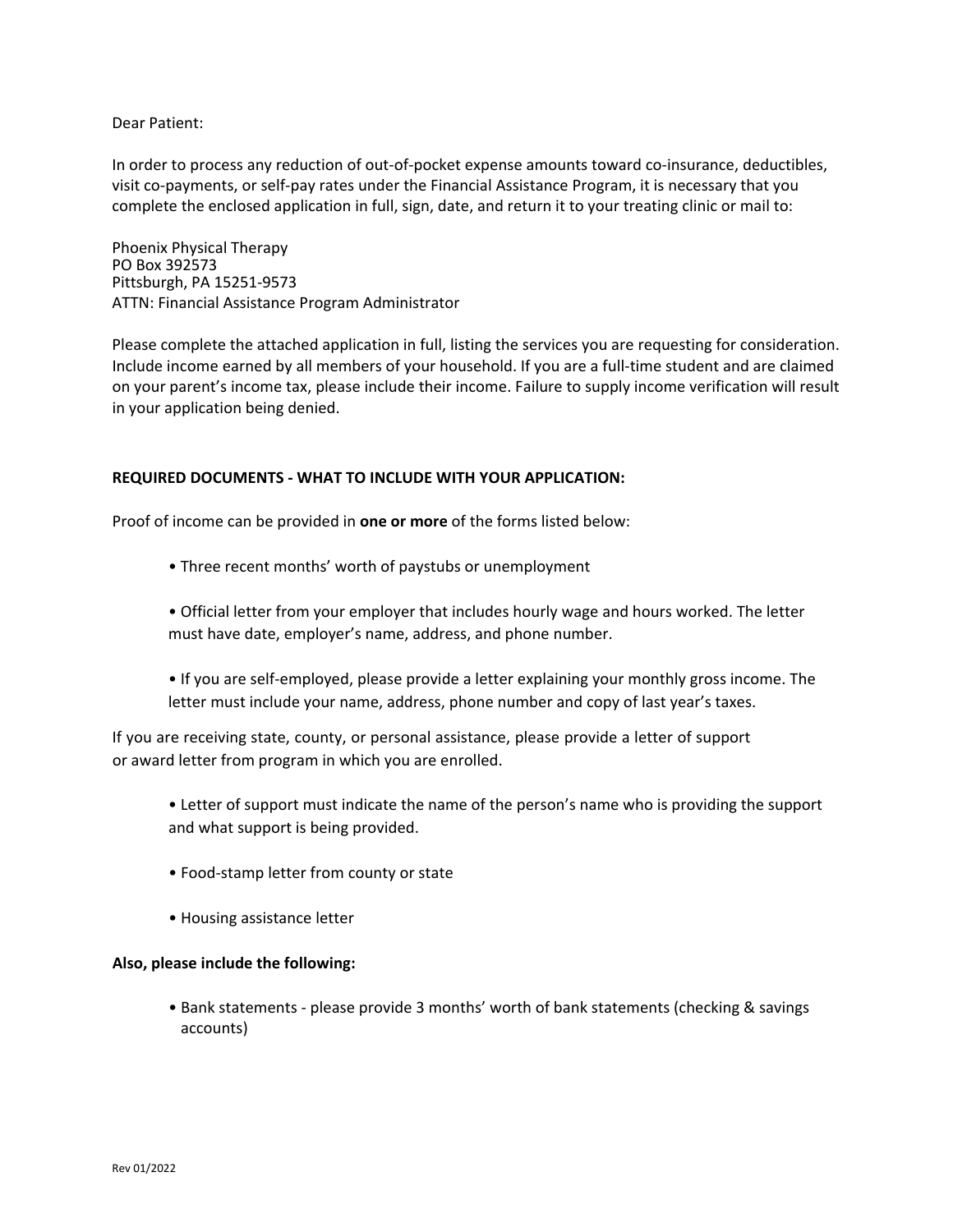Any missing documents may result in a delay in processing or denial of your application. Thank you for your cooperation.

If we may be of further assistance, please call (724) 343‐4060 before completing your Financial Assistance application.

Sincerely yours,

Financial Assistance Program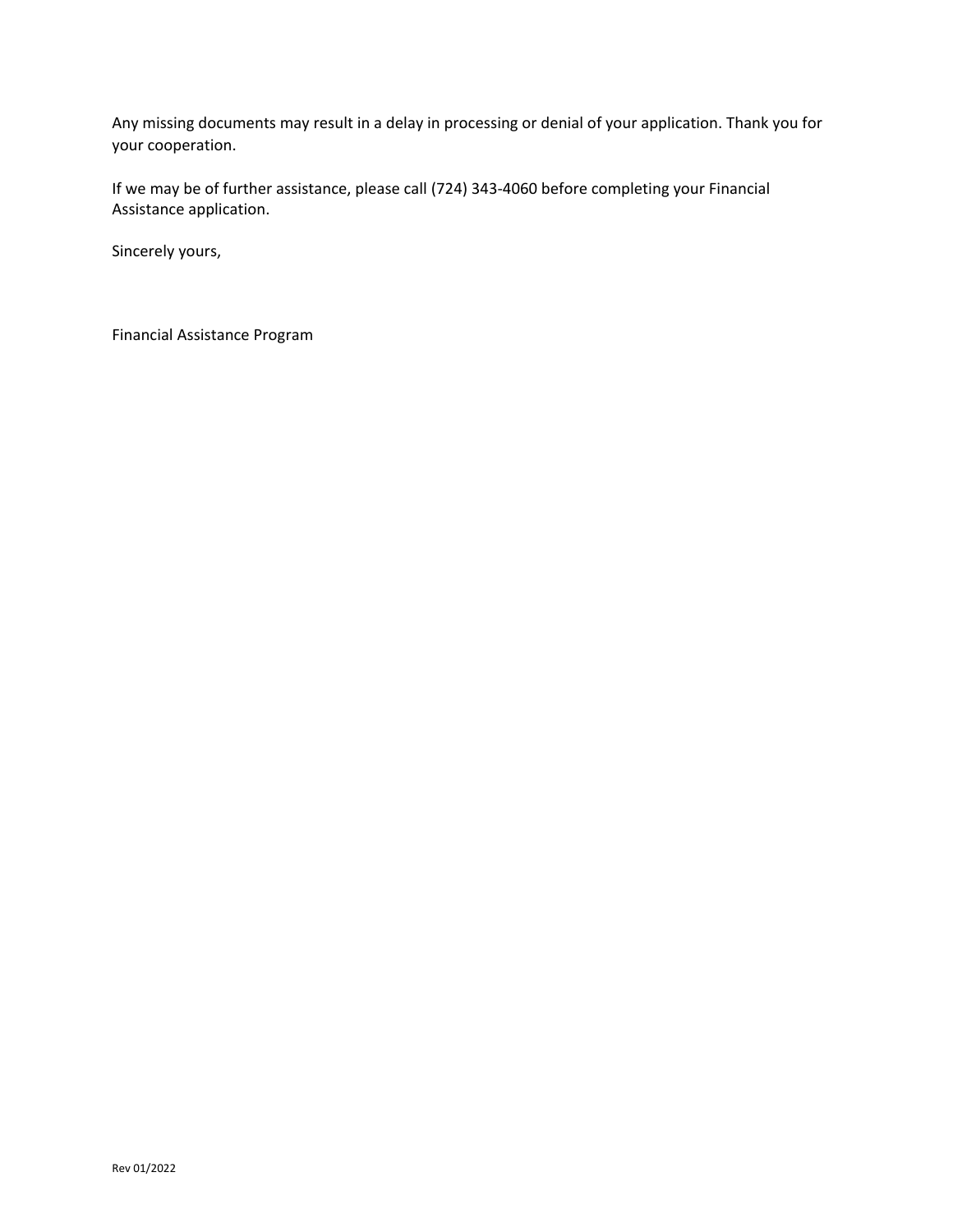COMPLETION OF FINANCIAL Assistance PROGRAM APPLICATION

1 & 2 PATIENT NAME AND ADDRESS – Should be printed last name, first name, and current mailing address.

PHONE NUMBER – The telephone number of the person seeking assistance through the program.

EMPLOYER INFORMATION – Applicant and/or spouse's employer information must be included.

FAMILY INCOME – A list of combined gross income before taxes for the applicant and all other family members listed in #7. For more information about income documentation, see the cover letter.

PATIENTS WITH NO INCOME SOURCE will need to provide a letter giving their name and explaining why they are requesting Financial Assistance. This letter must explain how they are supported. It should be signed by whomever is supporting the applicant or, if necessary, the applicant themselves. EXAMPLE: My name is XX and I am providing XX with room and board. He has no income and is unable to pay his medical bills. He has no income for XX months. Any assistance you can provide in resolving his medical expenses will be appreciated.

IF THE APPLICANT IS NOT A UNITED STATES CITIZEN, then a copy of their Resident Alien card must be included, or a copy of immigration papers reflecting refugee status.

FAMILY INFORMATION – Include those family members related by birth, marriage, or adoption that live together, and are legally responsible for debts incurred by another household member or are named on a filed United States income tax return for the year as a dependent.

SIGNATURE – Application must be signed and dated by the applicant. Any unsigned application will be denied.

Please submit completed Financial Assistance Program Application, Family Cash Resources form, and any supporting documentation to your treating clinic or mail to:

Phoenix Physical Therapy PO Box 392573 Pittsburgh, PA 15251-9573 ATTN: Financial Assistance Program Administrator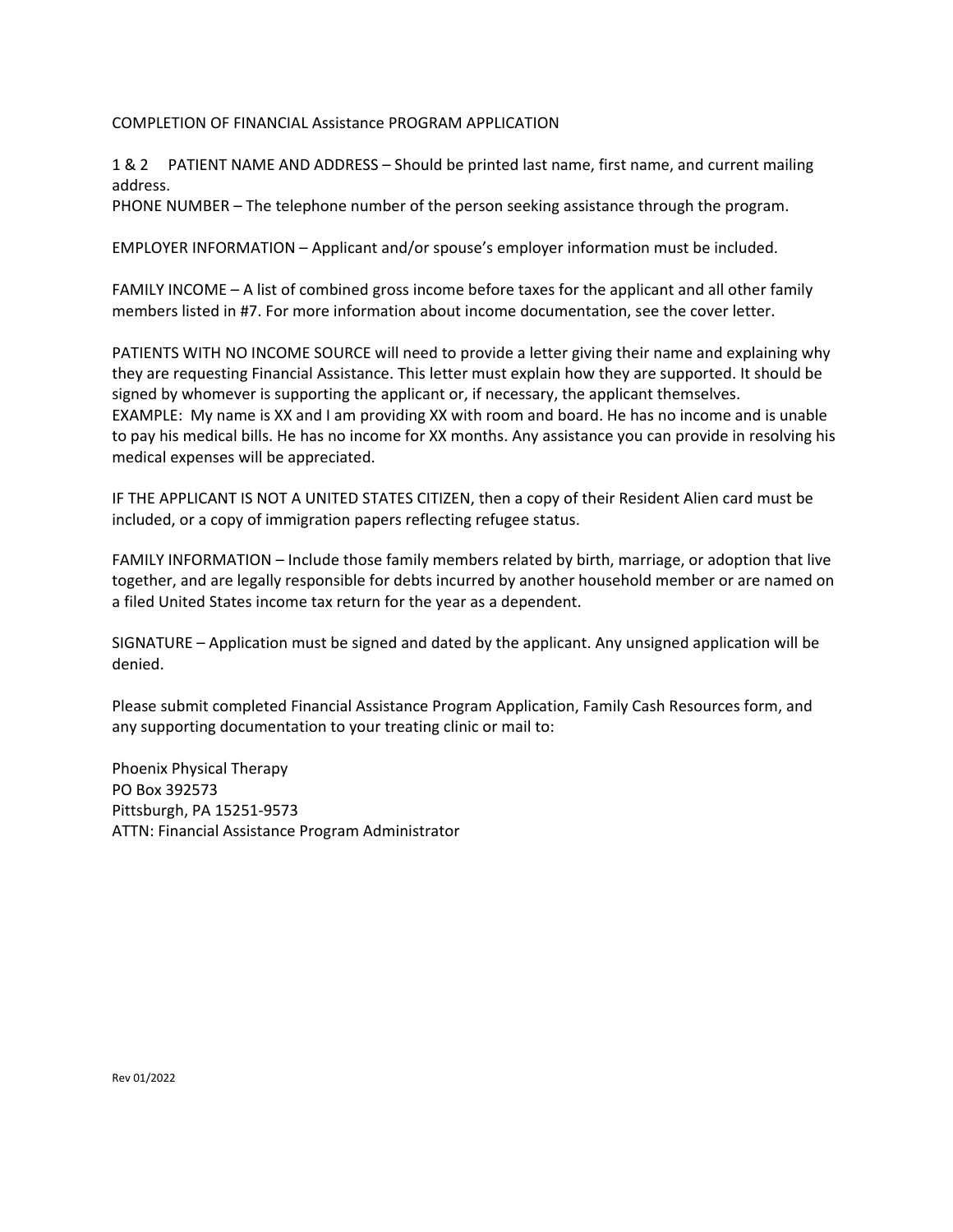If you believe that you may be eligible for a reduction you may make a request for services by completing the Financial Assistance Program Application. The Phoenix Physical Therapy Financial Assistance Program RCM representative will make a written conditional or final determination of your eligibility for uncompensated services. To be eligible to receive Financial Assistance, your family income must be at or below the following levels:

| <b>2022 POVERTY GUIDELINES FOR THE 48 CONTIGUOUS STATES AND THE</b><br><b>DISTRICT OF COLUMBIA</b>                                                                                       |                                               |                                              |                                              |                                              |  |
|------------------------------------------------------------------------------------------------------------------------------------------------------------------------------------------|-----------------------------------------------|----------------------------------------------|----------------------------------------------|----------------------------------------------|--|
| Person(s) in<br>family/household                                                                                                                                                         | <b>Category A</b><br>100%<br><b>Reduction</b> | <b>Category B</b><br>75%<br><b>Reduction</b> | <b>Category C</b><br>50%<br><b>Reduction</b> | <b>Category D</b><br>25%<br><b>Reduction</b> |  |
| 1                                                                                                                                                                                        | \$13,590                                      | \$27,180                                     | \$40,770                                     | \$54,360                                     |  |
| $\overline{2}$                                                                                                                                                                           | \$18,310                                      | \$36,620                                     | \$54,930                                     | \$73,240                                     |  |
| 3                                                                                                                                                                                        | \$23,030                                      | \$46,060                                     | \$69,090                                     | \$92,120                                     |  |
| 4                                                                                                                                                                                        | \$27,750                                      | \$55,500                                     | \$83,250                                     | \$111,000                                    |  |
| 5                                                                                                                                                                                        | \$32,470                                      | \$64,940                                     | \$97,410                                     | \$129,880                                    |  |
| 6                                                                                                                                                                                        | \$37,190                                      | \$74,380                                     | \$111,570                                    | \$148,760                                    |  |
| 7                                                                                                                                                                                        | \$41,910                                      | \$83,820                                     | \$125,730                                    | \$167,640                                    |  |
| 8                                                                                                                                                                                        | \$46,630                                      | \$93,260                                     | \$139,890                                    | \$186,520                                    |  |
| For families/households with more than 8 persons, add \$4,720 for each<br>additional person for Category A, \$9,440 for Category B, \$14,160 for Category<br>C, \$18,880 for Category D. |                                               |                                              |                                              |                                              |  |

https://aspe.hhs.gov/topics/poverty‐economic‐mobility/poverty‐guidelines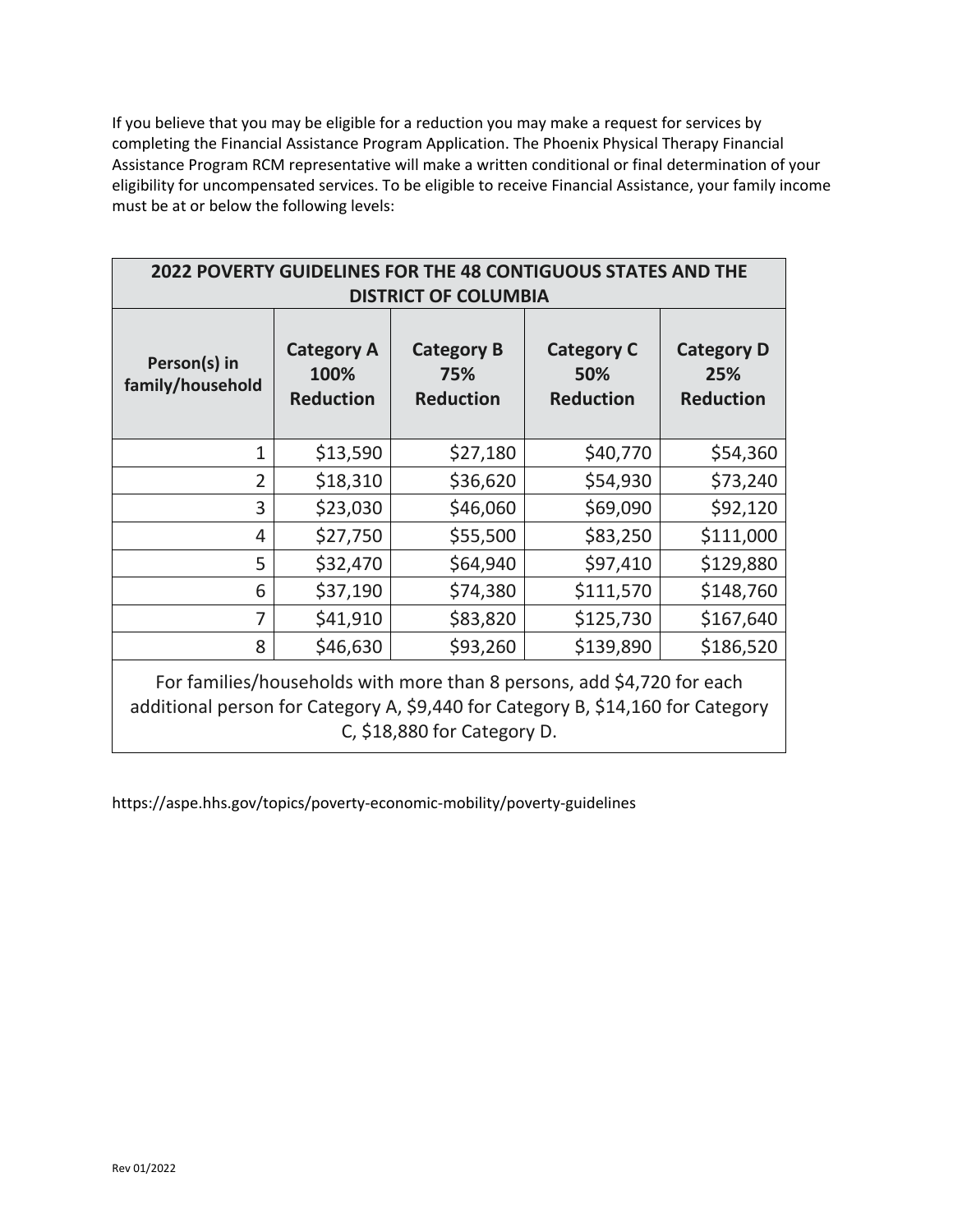## Phoenix **Physical Therapy**

## **Financial Assistance Form**

| <b>PATIENT INFORMATION</b>                                     |                                                 |  |
|----------------------------------------------------------------|-------------------------------------------------|--|
| <b>Patient Name:</b>                                           |                                                 |  |
| <b>Street Address:</b>                                         |                                                 |  |
| City, State:                                                   | Zip Code:                                       |  |
| Home Phone:                                                    | Cell:                                           |  |
| <b>EMPLOYMENT INFORMATION</b>                                  |                                                 |  |
| Employer:                                                      |                                                 |  |
| <b>Employer Address:</b>                                       |                                                 |  |
| City, State:                                                   | Zip Code:                                       |  |
| Phone:                                                         | Occupation:                                     |  |
| Spouse's Employer:                                             |                                                 |  |
| Spouse's Employer Address:                                     |                                                 |  |
| City, State:                                                   | Zip Code:                                       |  |
| Phone:                                                         | Occupation:                                     |  |
| <b>MONTHLY INCOME</b>                                          |                                                 |  |
| Monthly Family Income:                                         | <b>Total Annual Family Income:</b>              |  |
| Wages/Self-Employment:                                         | Unemployment/<br><b>Worker's Compensation:</b>  |  |
| <b>Public Assistance:</b>                                      | Social Security (wages only):                   |  |
| Alimony and/or<br>Child Support:                               | Pension, Dividends,<br>Interest, Rental Income: |  |
| Money Market/Annuity Draw:                                     | Other Income:                                   |  |
| FAMILY INFORMATION (LIST ALL FAMILY MEMBERS IN YOUR HOUSEHOLD) |                                                 |  |
| Name                                                           | Relationship & Age                              |  |
|                                                                |                                                 |  |
|                                                                |                                                 |  |
|                                                                |                                                 |  |
|                                                                |                                                 |  |
|                                                                |                                                 |  |
|                                                                |                                                 |  |
| Total Family Members (including applicant):                    | *use additional sheet if necessary              |  |